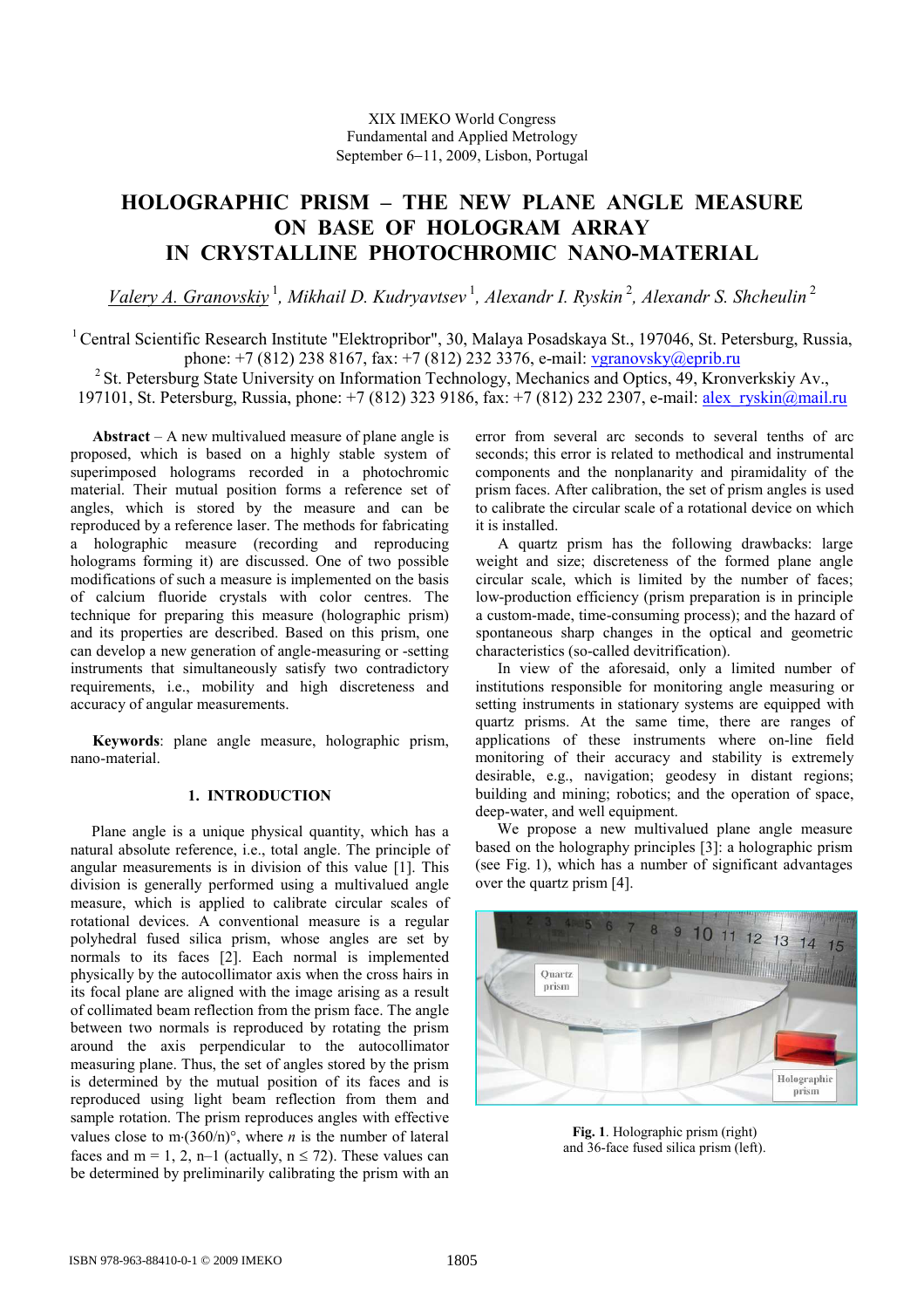#### 2. PRINCIPLE OF HOLOGRAPHIC PRISM **OPERATION**

The proposed optical element is a parallelepiped made of a photochromic material (referred to as sample below), in which a system of superimposed holograms is recorded. Their mutual spatial position forms a set of angles (multivalued holographic measure) stored by this element. The exposure of this sample to a reference laser beam induces a response in the form of several diffracted beams. Depending on the recording method, they arise successively or simultaneously upon rotating the sample and cover a limited range of angles; these beams are recorded by a photoelectric detector. The rotation of the sample makes it possible to form a full angular scale.

The angles between the directions set by the holograms are functional analogs of the angles between the quartz prism normals. Hence, this element can be referred to as a holographic prism. For this prism, the angle between the holograms forming it can be fairly small (on the order of an arc minute). This circumstance provides a high discreteness of the realized circular scale and, correspondingly, high accuracy of angular measurements.

A holographic prism, as was noted above, can be implemented in two modifications. In the first modification (I), a reference beam and diffracted beams, which occur successively during prism rotation, are located in the same plane oriented perpendicularly to the axis of rotation. In this case, each diffracted beam propagates in the same fixed direction. In the other modification (II), the reference beam is oriented perpendicularly to the plane in which the fan of diffracted beams lies. All holograms of the system are simultaneously involved in the formation of these beams. For both modifications, the set of angles reproduced by the holographic prism is set by the beams diffracted from individual holograms.

The principles of holographic prism implementation in modifications I and II are presented in Figs. 2, 3, respectively. In both cases, the system based on this prism contains the same set of main elements, i.e., a laser 1, which supplies reference beam 2 to a holographic prism 3, which is mounted on a rotational table 4 and a detector 6, which records diffracted beam 5.

In modification I, when a hologram is recorded in the prism 3, the reference beam 2 and diffracted beam 5 lie in the same plane. In this case, the angle of recording beam convergence in the crystal bulk is chosen proceeding from the specific conditions of prism operation (working beam diameter, focal length of the objective for recording diffracted beams, etc.). A system of holograms is formed by their successive recording in the same volume. After recording each hologram, the sample is rotated by a specified angle around the axis oriented perpendicularly to the recording-beam convergence plane.

When the thus formed holographic prism  $3$  is used as an angle measure, it is installed on the rotational device 4; in this case, the reference laser beam 2 is directed perpendicularly to the rotation axis of this system (Fig. 2). A laser with any wavelength can be used as the reference laser 1. Each hologram recorded in the prism system generates a diffracted beam (5) if its orientation with respect to the

reference beam 2 satisfies the Bragg condition<sup>1</sup>. All holograms of the system successively response in the same direction but at different positions of the prism, determined by the angle of its rotation with respect to the rotation axis. Thus, the fixation of a current diffracted beam (6) at the same point of the immobile indicator 5 as for the previous beam indicates the rotation of the sample by one of the angles specified by the spatial mutual position of holograms in the system. The values of the angles are set during recording a prism and are refined in its calibration.



Fig. 2. Holographic prism in modification I (top view): (1) reference laser, (2) laser beam, (3) holographic prism, (4) rotational table, (5) radiation detector, and (6) diffracted beam.

Holograms can be recorded by oppositely directed beams of two reference lasers. In this case, the data set on the crystal positions in which the Bragg condition is satisfied is formed by a set of oppositely directed beams diffracted from all holograms of the system and recorded by two photodetectors. This set makes it possible to minimize the errors caused by the radial beatings of the rotational device and the error in positioning the prism on it. A plane mirror reflecting the reference beam transmitted through the sample in the opposite direction can play the role of the second laser.



Fig. 3. Holographic prism in modification II (top view). Designations are the same as in Fig. 2.

In modification II, the reference beam 2 is directed along the table rotation axis and perpendicularly to the propagation plane of diffracted beam. The sample rotation axis during recording should lie in the recording-beam

<sup>|&</sup>lt;br>| It should be taken into account that, due to the light refraction in the sample, the angle between the reference and diffracted beams in air differs from the doubled Bragg angle in the crystal.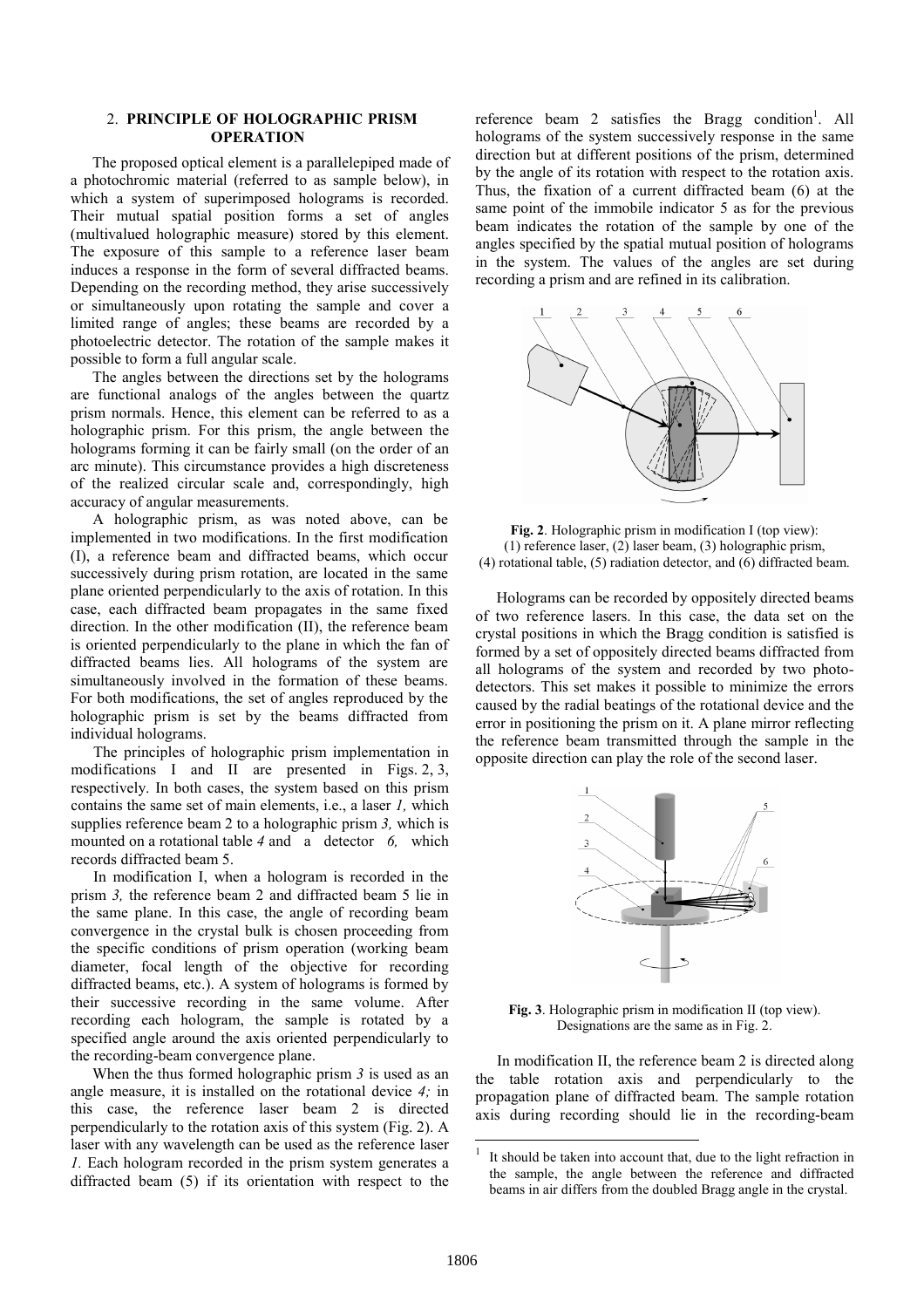convergence plane. Their convergence angle should be set properly to ensure orthogonality of the diffracted beam 5 and the rotation axis. In turn, the recording-beam convergence angle is determined by the ratio of the wavelengths of the reference laser 1 and the recording laser wavelength. As was noted above, in contrast to modification I, the reference beam 2 induces simultaneous response of all holograms of the system. Using a prism of modification II, one can fix angles as in modification I by rotating the sample up to that instant when the current diffracted beam (5) takes the position of the previous beam before rotation. An alternative version is possible when all beams are simultaneously fixed on the scanning scale of the reference device 6, which is calibrated in angular units (Fig. 4).

In modification II, as it is shown in Fig. 4, in the presence of the second, oppositely directed reference laser (or reflecting mirror) automatically provides formation of two fans of diffracted beams.

In this paper, we describe the fabrication technique and characteristics of a holographic prism in modification I.



Fig 4. Holographic prism in modification II: detection of the diffraction signal using the circular scanning scale of the detectors, in the presence of two fans of diffracted beams. Designations are the same as in Fig. 2.

#### 3. HOLOGRAPHIC GRATINGS RECORDING

It is natural to use crystals (most stable photochromic materials) as matrices to record a system of superimposed holograms forming a holographic prism. We chose calcium fluoride  $(CaF<sub>2</sub>)$  crystals (fluorite mineral) with color centres as these matrices. Color centres are formed in ionic crystals as a result of calcination in a reducing atmosphere of metal vapors (so-called additive coloring). During this procedure, chemical reactions occur on the crystal surface, which give rise to diffusion of two fluxes (anion vacancies and electrons) into the crystal bulk. Color centres are formed as a result of their recombination. The photochromism of additively colored  $CaF<sub>2</sub>$  crystals is based on the processes of photoinduced inter-transformation of color centres [5, 6]. These processes occur at temperatures  $T$  exceeding 50 °C.

We used pure (undoped) fluorite crystals and crystals with a low  $\cdot$   $(10^{17}-10^{18})$  cm<sup>-3</sup> - concentration of alkaline

impurity  $(sodium)^2$ . Coloring was performed in a system known as a heat pipe, which makes it possible to almost independently control the main parameters of the process, i.e., the sample temperature and metal vapor pressure [7, 8]. Our technique of additive coloring made it possible for the first time to uniformly color  $CaF<sub>2</sub>$  crystals with sizes limited by only the sample container size (a cylindrical container 25 mm in diameter and 70 mm in height was used). The coloring of fluorite crystals with thicknesses not exceeding 0.5 mm was previously reported on.

Additive coloring of  $CaF<sub>2</sub>$  crystals by this technique led to the formation of simple color centres in them, containing one to four anion vacancies with electrons (respectively, F, M, R, and N centres) and colloidal centres (see Table 1).

Table 1. Main characteristics of colour centres

| <b>Centre kind</b>     | Vacancy<br>number<br>in a centre | <b>Spectral</b><br>range, nm | Centre<br>size, nm |
|------------------------|----------------------------------|------------------------------|--------------------|
| Simple<br>(F, M, R, N) | $1 - 4$                          | $200 - 550$                  | $0.3 - 0.5$        |
| Colloidal              | $10^4 - 10^5$                    | 550-600                      | $10 - 30$          |

The absorption bands of simple color centres are in the visible and UV spectral regions  $(X < 550$  nm; Fig. 5).

Colloidal centres are nanoscale inclusions of metallic calcium particles  $[8]^3$ . In the absorption spectrum of CaF<sub>2</sub> crystals, the band peaking in the wavelength range of (550–600) nm, depending on the average size of colloidal particles ((10–30) nm [5]), is due to colloidal centres. This band is much wider than those of simple centres.



Fig. 5. Absorption spectra of (solid line) an additively colored  $CaF<sub>2</sub>$  sample and (dotted line) the same sample with a hologram recorded by 488-nm argon laser radiation at  $T \sim 200$  °C.

l

<sup>2</sup> The alkaline impurity concentration in pure crystals is at the level  $N_{Na} = (10^{14} - 10^{15})$  cm<sup>-3</sup>.

<sup>3</sup> In undoped and lightly doped (with alkaline impurities)  $CaF<sub>2</sub>$ crystals, colored by this technique, so-called quasi-colloidal color centres are absent. Apparently, these centres are more or less large associates of  $F$  centres. Their absorption bands cover a wide spectral range from  $\sim$  550 nm to 2  $\mu$ m in pure crystals; in crystals doped with alkaline impurities, this range expands to  $3.5 \mu m$ .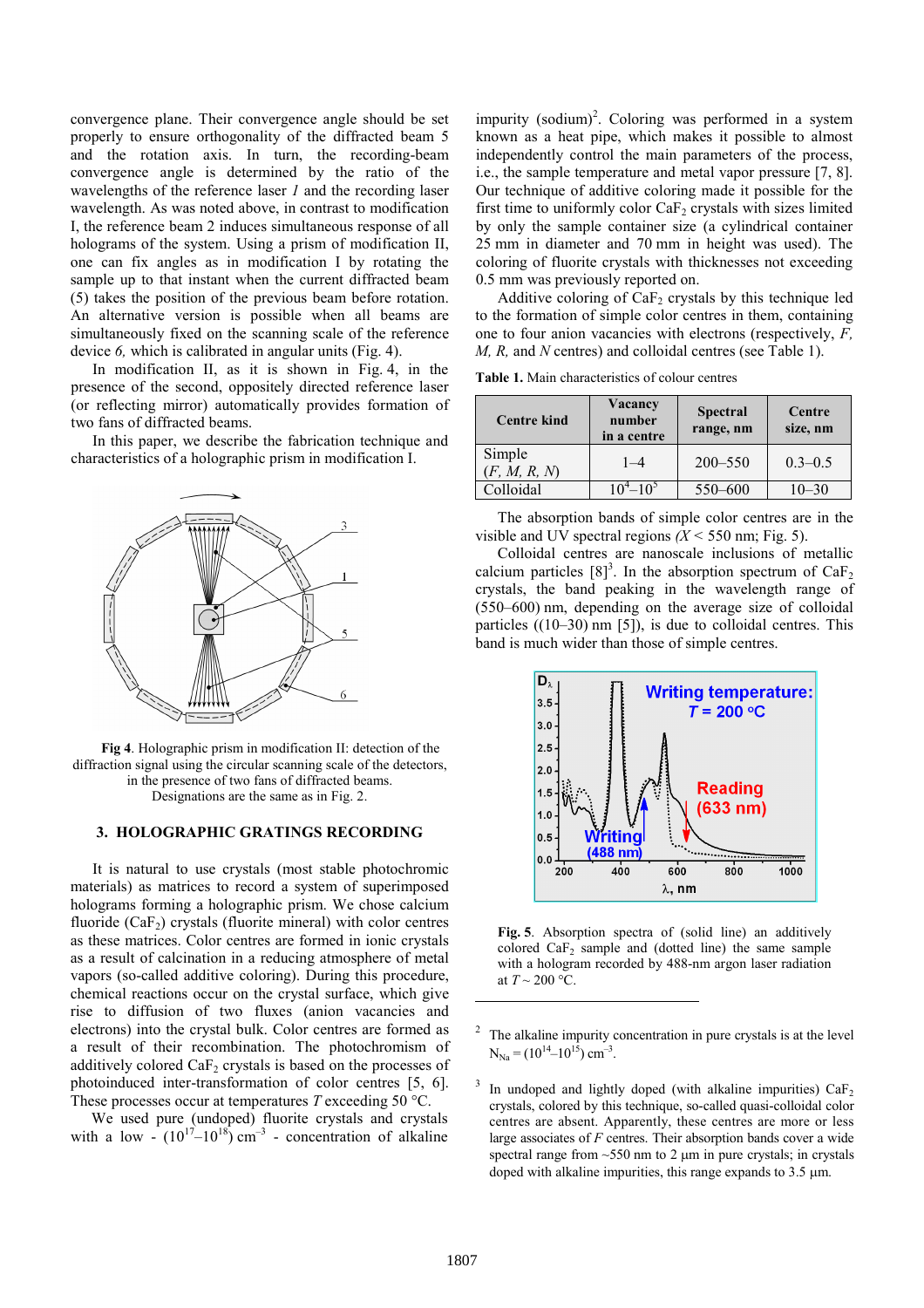The color centres formed in pure fluorite crystals and in crystals with low contents of alkaline impurities are identical, as well as the processes of their photoinduced transformation. Small additives of alkali metals increase the photosensitivity of the crystal because their incorporation into crystals is accompanied by the formation of an additional (with respect to the coloring procedure) number of anion vacancies, which play an important role in the photoconversion of color centres.

At the same time, alkali impurities with concentrations exceeding  $10^{18}$  cm<sup>4</sup> decrease the hologram diffraction efficiency, reason being that they stabilize color centres and hinder their spatial redistribution in the interference field of recording radiation, which is the underlying process in hologram recording (see below).

The mechanism of recording effective holograms in ionic crystals with color centres has a diffusion-drift character  $[9-11]$ <sup>4</sup>. During recording at  $T > 50$  °C, color centres leave antinodes of the interference pattern and are concentrated in its nodes. In this case, it is not centres that move, but rather their components: anion vacancies and electrons formed upon photoionization of color centres. Vacancies and electrons recombine in the nodes of the interference pattern. The type of color centres formed in this case is determined by the types of the centres present in the colored sample (their absorption spectrum), the recording laser wavelength, and the crystal temperature. As a result of hologram recording, centres of the same type (simple, quasi-colloidal, or colloidal) are formed in the crystal. The spatial change in the optical constants that form the holographic grating is determined by modulation of the concentration of these centres [10, 12]. The diffusion-drift recording mechanism leads to a significant difference in the holographic grating and interference field profiles. The nonlinearity of recording leads to the appearance of several diffraction orders and impossibility of re-exposing the hologram. An increase in exposure mainly increases the above-mentioned difference; photoerasure of a hologram even at  $T \sim 200$  °C requires an extremely large exposure [11, 13].

When a prism was fabricated in modification I, holograms were recorded by two methods. One of them is based on the photochemical reaction of transformation of simple color centres into colloidal ones, which occurs under argon laser radiation at a wavelength of  $364 \text{ nm}^5$  at  $T = 200$  °C. In this case, an amplitude-phase hologram is formed at the reading wavelength used (632.8 nm) [13].

The second method is based on the reverse reaction. It occurs under 488-nm argon laser radiation (Fig. 5); this radiation shifts equilibrium in the colloidal-simple centres system to the latter. Recording was performed at the same temperature. In this recording technique, a phase hologram with an insignificant amplitude contribution is mainly formed at the reading wavelength [11]. The diffraction efficiency of the holograms recorded by both methods depends on the degree of crystal coloring and the recording parameters. In both methods, it reached 15 % for single holograms.

The optical scheme of the interferometer for recording holograms, beginning with the beam splitter, was placed in a thermostated housing equipped with a heater and a thermocouple. The feedback circuit of the heater power supply maintained a temperature of about 200 °C in the housing with an error of 0.1 °C.

The sample in the housing was mounted on a rod installed on the rotational device. The sample was rotated after recording each hologram (see above). Holograms were recorded in copropagating beams. We describe below the recording procedure and report the characteristics of a holographic prism in modification I, recorded by an UV argon laser in a CaF<sub>2</sub>:Na sample  $(N_{N_a} = 4.7 \times 10^{17} \text{ cm}^{-3})$ with sizes of 1.40 x 0.85 x 0.77 cm. The prism has a volume of 0.9 cm<sup>3</sup> and a weight of 2.9 g.

When the first hologram of the system was recorded, nearly all simple centers were transformed into colloidal color centers and concentrated in the interference field nodes. When recording subsequent holograms, the sample was rotated and these nodes shifted with respect to the crystallographic directions. As a result, the colloidal centres were partially redistributed in the sample volume. Thus, the diffraction efficiency of each subsequent hologram was formed due to attenuation of the previously recorded holograms.

The system of five holograms with a Bragg angle of 10° was recorded in the prism. After recording each hologram, the crystal was rotated by an angle of  $(15.1 \pm 0.1)$ °. The initial sample position on the rotational table was chosen so as to achieve the recording of hologram no. 3 according to the symmetric scheme (the sample surface was perpendicular to the angle bisector between two interfering beams).

## 4. HOLOGRAPHIC PRISM CHARACTERISTICS

After recording, the holographic prism was installed on the rotational table (Fig. 2). In this case, the angle between the reference laser-prism and prism-photodetector directions was 20°.

Fig. 6 shows the dependence of the diffracted light intensity on the angle of prism rotation, and presents the profile of angular selectivity of one of the holograms. The significant sample thickness in the reference beam propagation direction (1.4 cm) provides narrowness of this profile, whose shape is close to Gaussian. The peak position (profile centroid), determining one of the reference points of the angle measure, can be found with an error much smaller than the profile half-width (1.8').

An increase in the sample temperature leads to equalization of the colloidal center concentration over the sample volume; i.e., the hologram decays. However, this decay only occurs upon strong crystal heating.

The sample was subjected to cyclic 72-h annealing in the temperature range of  $T = (150-350)$  °C. After each annealing, the sample was cooled to room temperature, and the hologram diffraction efficiency was measured. Then, the

<sup>-&</sup>lt;br>4 This holds true for holograms with a diffraction efficiency of several percent or several tens percent. Recording of holograms with relatively low diffraction efficiency has a local character.

<sup>5</sup> All simple color centers have absorption bands at wavelengths close to this wavelength.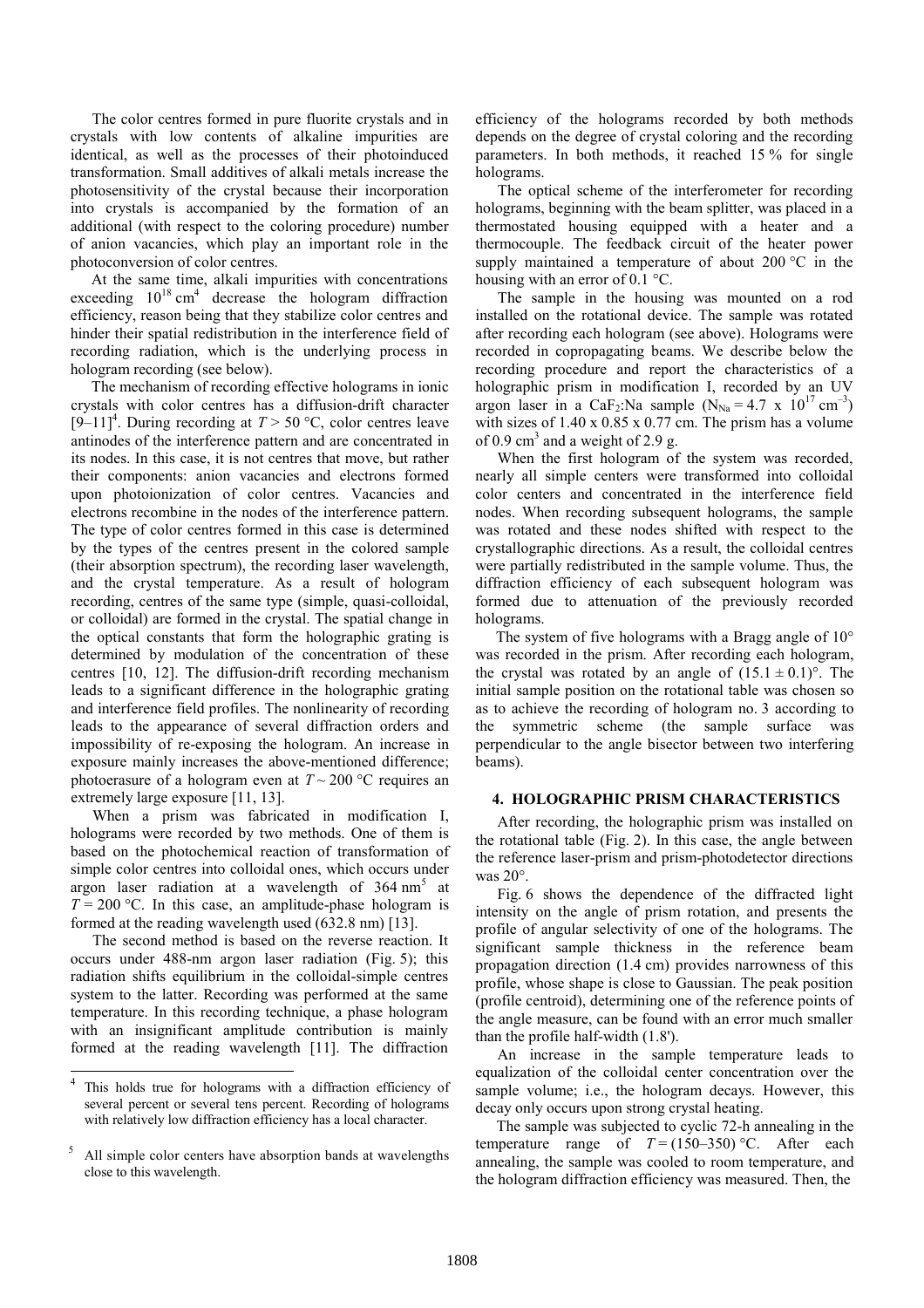

Fig. 6. Dependence of the diffracted light intensity on the angle of holographic prism rotation in modification I, recorded in a CaF<sub>2</sub>:Na sample (N<sub>Na</sub> = 4.7 x 10<sup>17</sup> cm<sup>-3</sup>); the angular scale zero is determined by the rotational table position at which the reference corresponding to hologram no. 1 is maximum (left) and angular selectivity profile of hologram no. 5 (right).

next annealing-measurement cycle was carried out at higher annealing temperatures. It can be seen from the table that the hologram thermally decays at temperatures exceeding 200 °C. The holograms recorded by means of the colloidalsimple color center transformation turned out to have the same thermal stability. Illumination of the crystal in the short-wavelength spectral range, where strong absorption occurs  $(k \le 550 \text{ nm})$ , may decrease the hologram decay temperature, but only at a fairly high radiation power, i.e., several tenths of a watt per square centimeter. Since holographic prism operation implies the use of a low-power reference laser, it is obvious that its service life is almost unlimited<sup>6</sup>.

Thus, a hologram recorded on color centres in a fluorite crystal is retained even under long-term heating of the sample to  $\sim$ 200 °C. At the same time, the thermal expansion of the crystal lattice modifies the Bragg angle of the hologram. For the holograms that are asymmetric with respect to the sample plane, along with the above-mentioned factor, it is also necessary to take into account the temperature dependence of the refractive index of the crystal, which determines the change in the angle between individual holograms of the system. Both of these effects manifest themselves at fairly small variations in the crystal temperature. In the linear approximation, the temperature dependence of the holographic grating period has the form

$$
h(T) = h_0(1 + \alpha \Delta T), \qquad (1)
$$

where  $h_0$  is the period corresponding to some initial temperature,  $\alpha$  is the thermal expansion coefficient, and  $\Delta T$ is the deviation of the crystal temperature from initial (in this calculation, it was assumed to be  $20^{\circ}$ C).

When a hologram is read by radiation with the wavelength  $\lambda'$  differing from the recording wavelength, the angle between the reference and diffracted beams is

$$
\varphi'(T) = 2 \arcsin\left(\frac{n\lambda'}{2h(T)}\right) = 2 \arcsin\left(\frac{n\lambda'}{2h_0(1 + \alpha \cdot \Delta T)}\right) \cong \varphi_0(1 - B \cdot \Delta T)
$$
\n(2)

-

where  $\varphi_0$  is the angle corresponding to the initial temperature. Thus, for small variations in temperature, the Bragg angle, as well as the angle between the reference and diffracted beams, is a linear function of change in the crystal temperature.

To determine the coefficient  $B$ , it is necessary to analyze the refraction of the interfering (reference and diffracted) beams at the input and output of the sample. This analysis shows that to reduce the instability of the measure under consideration no a level not exceeding 0.1″, it is necessary to stabilize temperature with an error of about 0.1 °C. The well-known analytical dependence (5) makes it possible to take into account, using a holographic prism, the change in the angle ϕ' with temperature in the program processing of prism signals. Therefore, the requirements for the level of prism thermal stabilization can be reduced to about a Celsius degree if a precise (0.1 °C) thermometer is used.

Since the difference between the coefficients  $B$  for symmetric and asymmetric holograms does not exceed 0.01″/°C, these deviations, determining the temperature change in the angle between individual holograms, can be neglected in signal processing.

## 5. METROLOGICAL ENSURING

Metrological ensuring of the holographic prism development process depends essentially from what system of holograms, respectively, what kind of the holographic prism, we are dealing with. It should be noted that the second kind of holographic prism is an *active* many-value angle measure, contrary to reflection prism and holographic prism of the first kind.

Metrological assurance of the holographic prism making includes generally three basic tasks: (i) choice of appropriate nominal reproducible angles, (ii) choice of other prism metrological characteristics and normalisation of them, and (iii) calibration of the prism [14, 15]. Approaches to the task solutions are discussed below.

(i) Effective using of the holographic prism undermines that it ensures an optimal set of base (reference) angles kept and reproduced by it. The choice of these angles directly determines the calibration spacing and redundancy of derivable data. The principles of the reference angles choice are developed. In the perspective it is supposed to install the holographic prism in set-ups equipped with angle sensors to ensure an opportunity of their self-checking.

From 5 to 9 superimposed holograms with constant and variable angular step in the range  $30' - 15^{\circ}$  are written in embodied specimens.

(ii) Holographic prism metrological characteristics under normalization could be separated in three groups:

- characteristics representing reciprocal space location of holograms written in the crystal in a special co-ordinate system which is determines the measurement plane;
- parameters characterizing crystal orientation in the abovementioned co-ordinate system;
- characteristics of crystal form imperfections.

(iii) The technique for execution measurements at the mutual calibration of circle scales using the above set of

<sup>6</sup> 20 years ago, we recorded holograms on quasi-colloidal centres in additively colored fluorite crystals. To date, they have not undergone any significant changes.